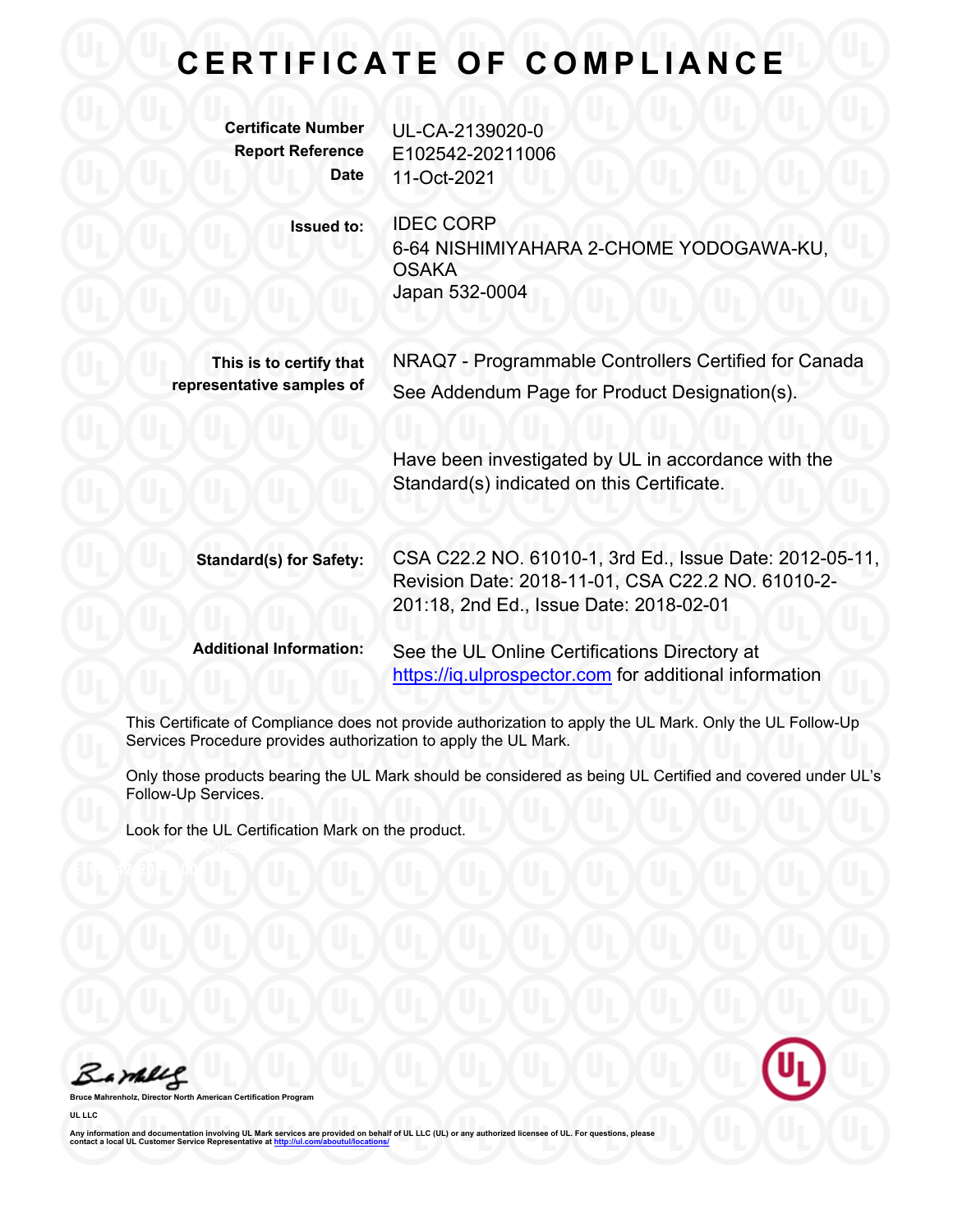## **CERTIFICATE OF COMPLIANCE**

**Certificate Number** UL-CA-2139020-0

**Report Reference** E102542-20211006 **Date** 11-Oct-2021

This is to certify that representative samples of the product as specified on this certificate were tested according to the current UL requirements

| <b>Model</b>                                                                                                                                                                                                        | <b>Category Description</b> |
|---------------------------------------------------------------------------------------------------------------------------------------------------------------------------------------------------------------------|-----------------------------|
| HG2J Series, HG2J-7UT22, , followed by TF, TG, TH or<br>TJ, followed by -W, -B, -S, -G, -BL or -BR, may be<br>followed by additional number(s) and/or letter(s) that<br>may employ hyphen(s) in various location(s) | Programmable Controllers    |

Barbles

**Bruce Mahrenholz, Director North American Certification Program**

**UL LLC**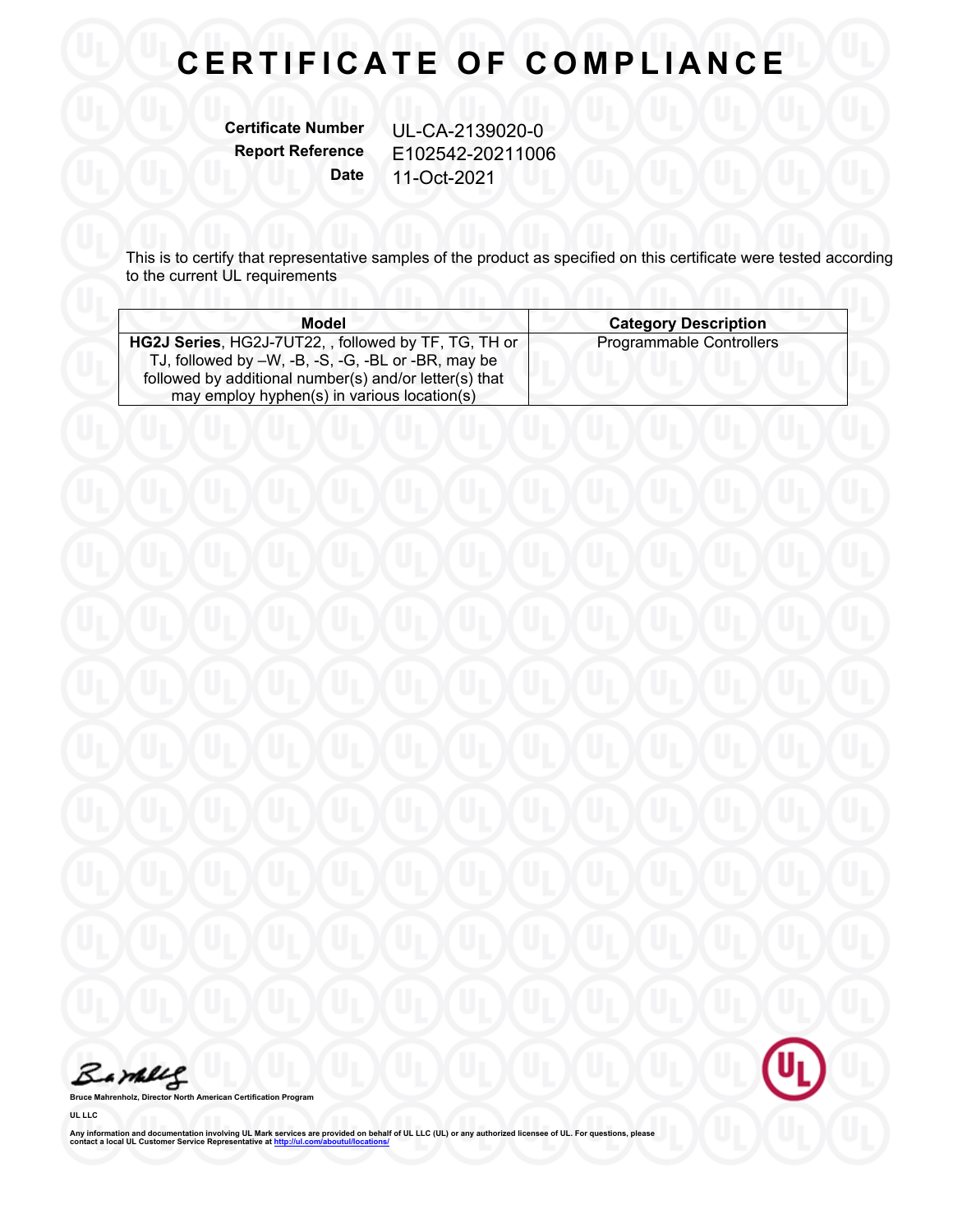## **C E R T I F I C A T E O F C O M P L I A N C E**

**Certificate Number** UL-US-2146797-0 **Report Reference** E102542-20211006 **Date** 11-Oct-2021

> **Issued to:** IDEC CORP 6-64 NISHIMIYAHARA 2-CHOME YODOGAWA-KU, **OSAKA** Japan 532-0004

**This is to certify that** NRAQ - Programmable Controllers **representative samples of** See Addendum Page for Product Designation(s).

> Have been investigated by UL in accordance with the Standard(s) indicated on this Certificate.

**Standard(s) for Safety:** UL 61010-1, 3rd Ed., Issue Date: 2012-05-11, Revision Date: 2019-07-19, UL 61010-2-201, 2nd Ed., Issue Date: 2018-05-14

**Additional Information:** See the UL Online Certifications Directory at https://iq.ulprospector.com for additional information

This Certificate of Compliance does not provide authorization to apply the UL Mark. Only the UL Follow-Up Services Procedure provides authorization to apply the UL Mark.

Only those products bearing the UL Mark should be considered as being UL Certified and covered under UL's Follow-Up Services.

Look for the UL Certification Mark on the product.

Barney

**b Broaran UL LLC**